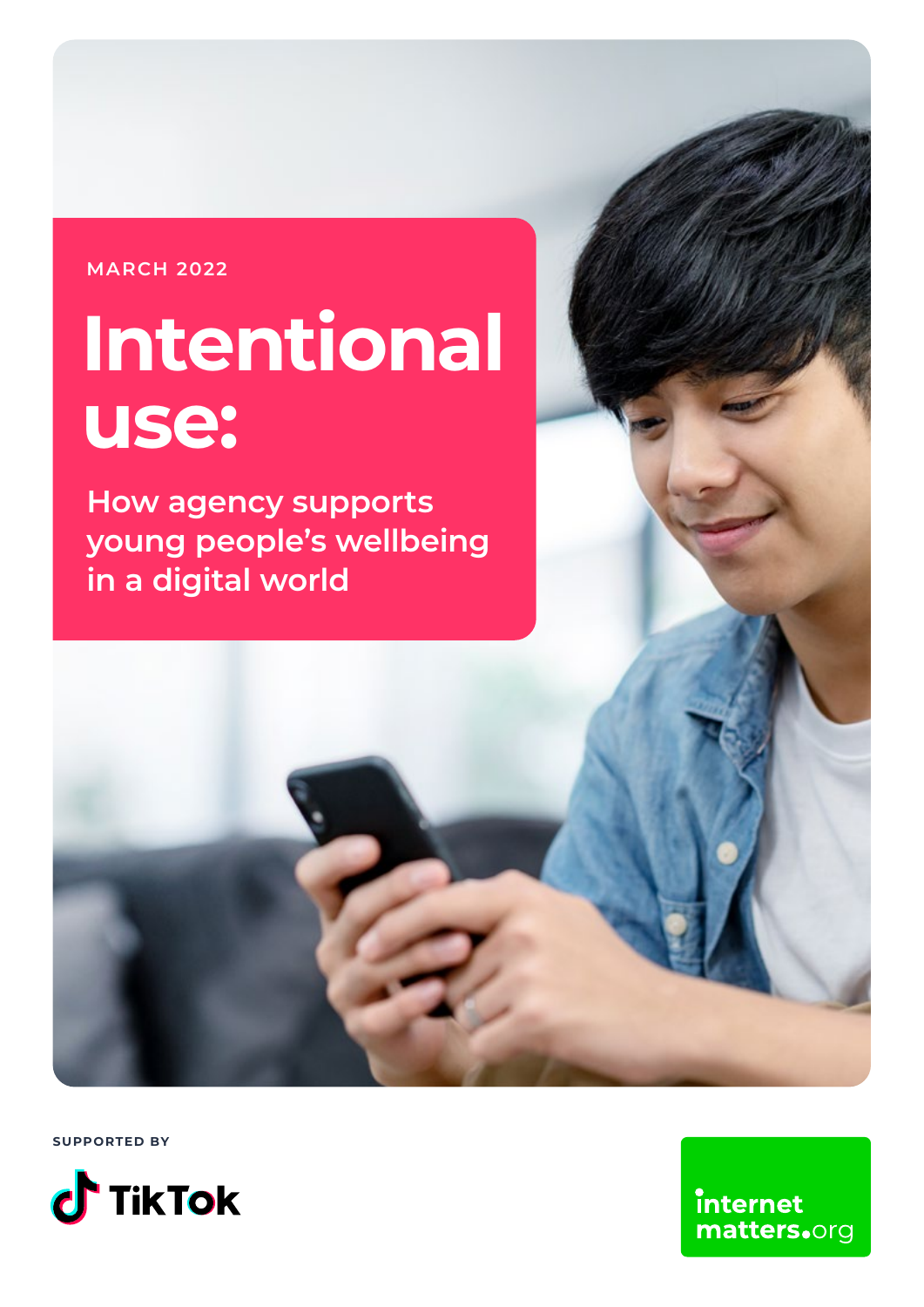### **Foreword**



**Carolyn Bunting MBE** *CEO, Internet Matters*

**We often hear about the risks of young people being online, but it is just as crucial that we remember the benefits. Our wellbeing programme of work has revealed that time online provides significant positive impacts for wellbeing, as well as negative impacts, highlighting the importance of supporting young people to access the benefits of digital technologies safely.** 

We are delighted to support our understanding with this deep dive into the role of agency in wellbeing. It shows us that more effective for young people – and all of us! – than simply counting time on screen is reflecting on what we are doing online and how it makes us feel. We also know that young people cannot develop agency without help; they need support from parents and carers, and for government and industry to ensure that digital services are designed with agency in mind.

We will be continuing our wellbeing programme of work and look forward to being able to share the future insights this brings.

**internet** matters.org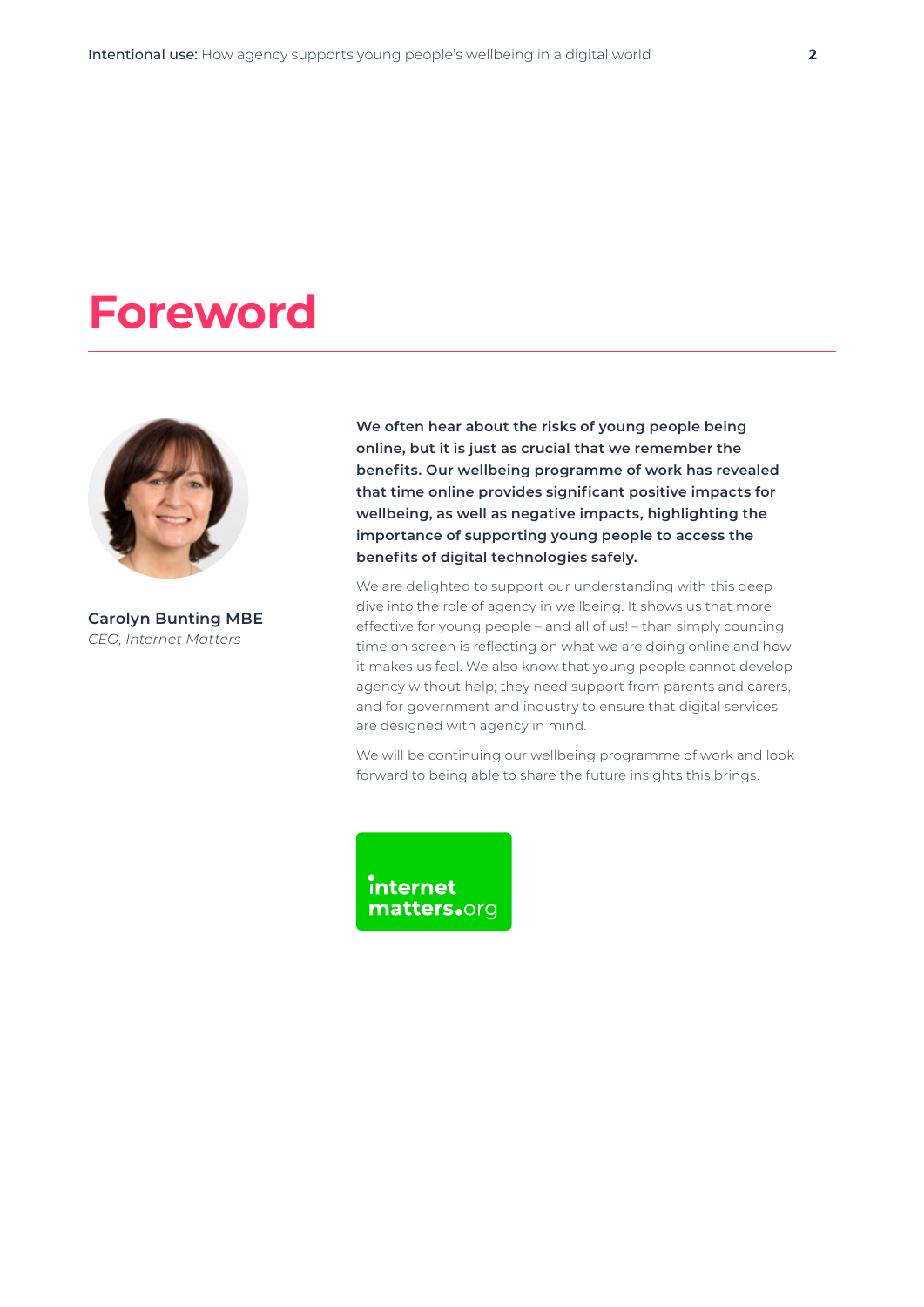

**Alexandra Evans** *Director of Safety Public Policy (Europe), TikTok*

**Figuring out the right amount of screen time is one of those questions that most families grapple with as they navigate their digital lives. And it's one where no one answer is perfect because the 'right' amount of screen time depends on many factors - for example, a rainy Saturday afternoon during the holidays is likely to need a different approach to the night before an exam.** 

In partnership with Internet Matters, we decided to speak to parents and teens to better understand their views on screen time, how they manage it currently and what help they would like. The findings from this research underscore that when it comes to screen time, quantity isn't everything, and that agency is also really important. These insights are valuable for online platforms like ours as we design our services and we also hope, with the help of new 'Questions for Reflecting on Digital Habits' developed by Internet Matters, they will help parents and teens, as well as the rest of our community, think more holistically about their relationship with digital devices.

At TikTok, we're proud to be introducing [new well-being tools](https://www.tiktok.com/safety/en/well-being/) for our community to help them better manage their time on our app. This is part of our ongoing work to help empower our community to have a positive relationship with TikTok. Our goal is to help ensure that people feel in control of their TikTok experience so they can make the most out of it, whether it's discovering culture-defining entertainment or creating meaningful connections with their community.

We look forward to learning more from our partnership with Internet Matters, and to continue working cross-industry to support families thrive online.

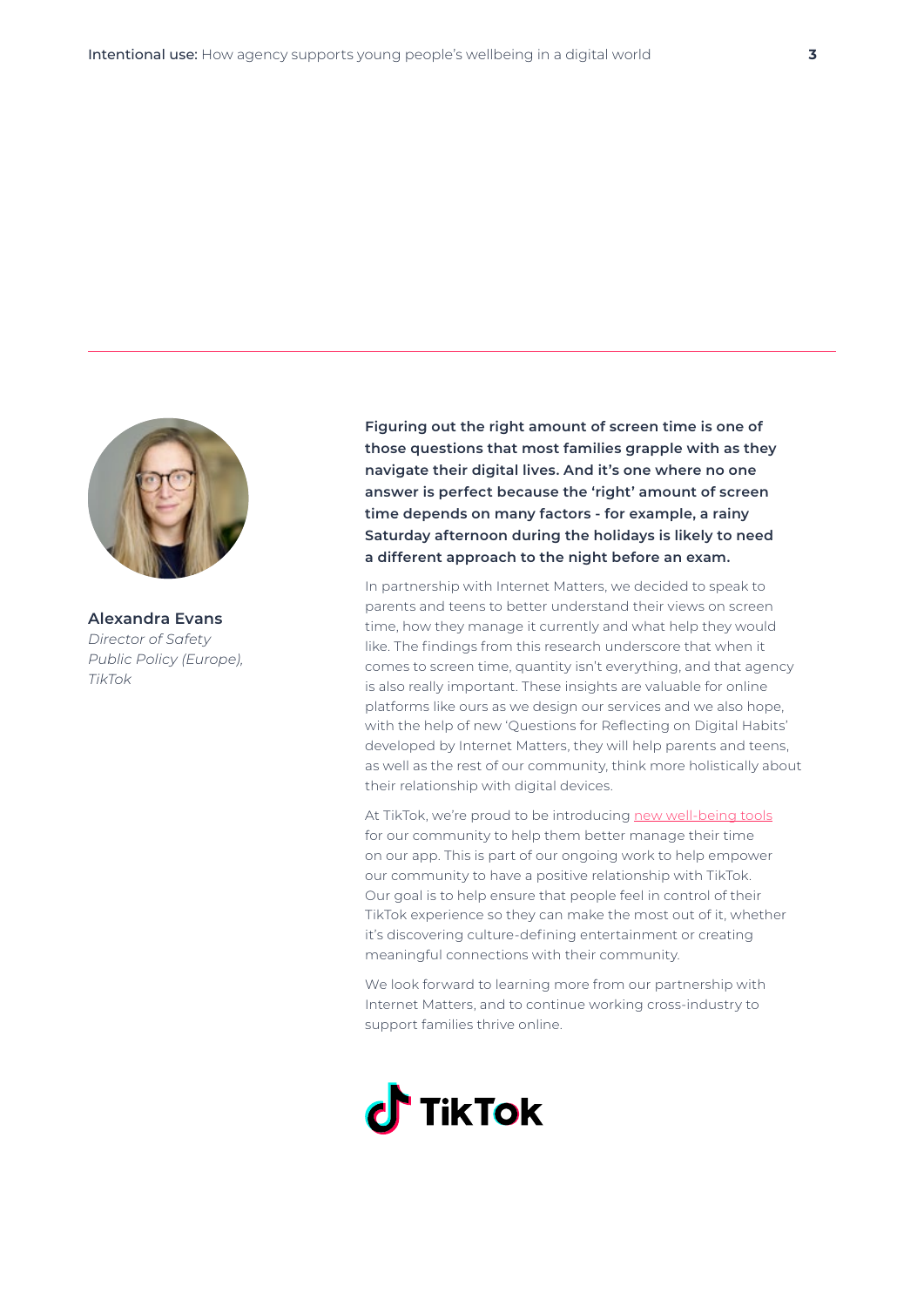### **1. Wellbeing and agency in a digital world**

**As the significance of the digital world in our lives grows, so does its role in our wellbeing. We are using digital technology at ever younger ages, more frequently and for a greater variety of purposes. This is true for young people, just as it is for adults. Over half of 5–15-year-olds now own a mobile phone1 and young people aged 5-16 spend over 3 hours a day watching online content2 – not to mention the other things they do online like messaging friends and playing games. To thrive in life, young people need to thrive online.** 

Access to digital technology provides a range of significant benefits to young people and families. This is particularly the case for vulnerable young people. Research in Internet Matters' vulnerability programme has found that 86% of teens who are autistic felt the internet opened up possibilities for them (versus 62% on their non-vulnerable peers) and 42% of teens who are young carers felt their online life gave them freedom (versus 30% of nonvulnerable teens).<sup>3</sup> Furthermore, as the Covid-19 pandemic has shown all too clearly, lack of digital access or skills are notable risks in themselves, with young people locked out from opportunities to learn, socialise and have fun.

Preventing young people from experiencing harm has been an important focus as we seek to manage the immersion of fast developing technologies into our society. School lessons are typically focused on staying *safe* online, worried parents seek support on

the best ways to protect their children *from harm*, industry is increasingly focused on achieving *safety* by design into their products and new regulations focussed on *harms* are on the horizon across Europe. But while keeping young people safe is absolutely critical, we can aspire for much more – not just for young people to get by online but for them to thrive.

If we are aware of our feelings and behaviours and know how to respond to manage them, we can self-regulate. If we have agency, we have the control over our lives to self-regulate. Self-regulation is an important goal for people of all ages, but it can be a particular challenge for young people who are developing this skill for the first time. Like so many skills we learn in childhood, learning to self-regulate happens through a combination of trial and error and with guidance from adults. Personalised information and tools that support agency can be particularly useful in helping young people to understand themselves and take supported steps to manage their experiences.

To enable a broader understanding of how digital technology can impact young people's lives, for better and worse, Internet Matters launched a new programme of work earlier this year to define their wellbeing in this context. Led by the insights of Dr Diane Levine and her team at the University of Leicester, and through engagement with experts in digital technology as well as young people and families themselves, four dimensions of wellbeing in a digital world were identified: *developmental, emotional, physical and social*. 4

<sup>1.</sup> Children and parents: media use and attitudes report 2020/21. OFCOM: https://www.ofcon *[media-use-and-attitudes-report-2020-21.pdf](https://www.ofcom.org.uk/__data/assets/pdf_file/0025/217825/children-and-parents-media-use-and-attitudes-report-2020-21.pdf)*

<sup>2.</sup> CHILDWISE data based on fieldwork conducted September-November 2020, among 1976 children aged 5 to16 years. CHILDWISE: <http://www.childwise.co.uk/>

<sup>3.</sup> Refuge and risk: Life online for vulnerable young people. INTERNET MATTERS: [https://www.internetmatters.org/wp-content/uploads/2021/01/Internet-Matters-](https://www.internetmatters.org/wp-content/uploads/2021/01/Internet-Matters-Refuge-And-Risk-Report.pdf)*[Refuge-And-Risk-Report.pdf](https://www.internetmatters.org/wp-content/uploads/2021/01/Internet-Matters-Refuge-And-Risk-Report.pdf)*

<sup>4.</sup> Children and families' wellbeing in a digital world: A four-dimensional model. INTERNET MATTERS: https://www.ir *[families-wellbeing-in-a-digital-world-report/](https://www.internetmatters.org/about-us-3/children-and-families-wellbeing-in-a-digital-world-report/)*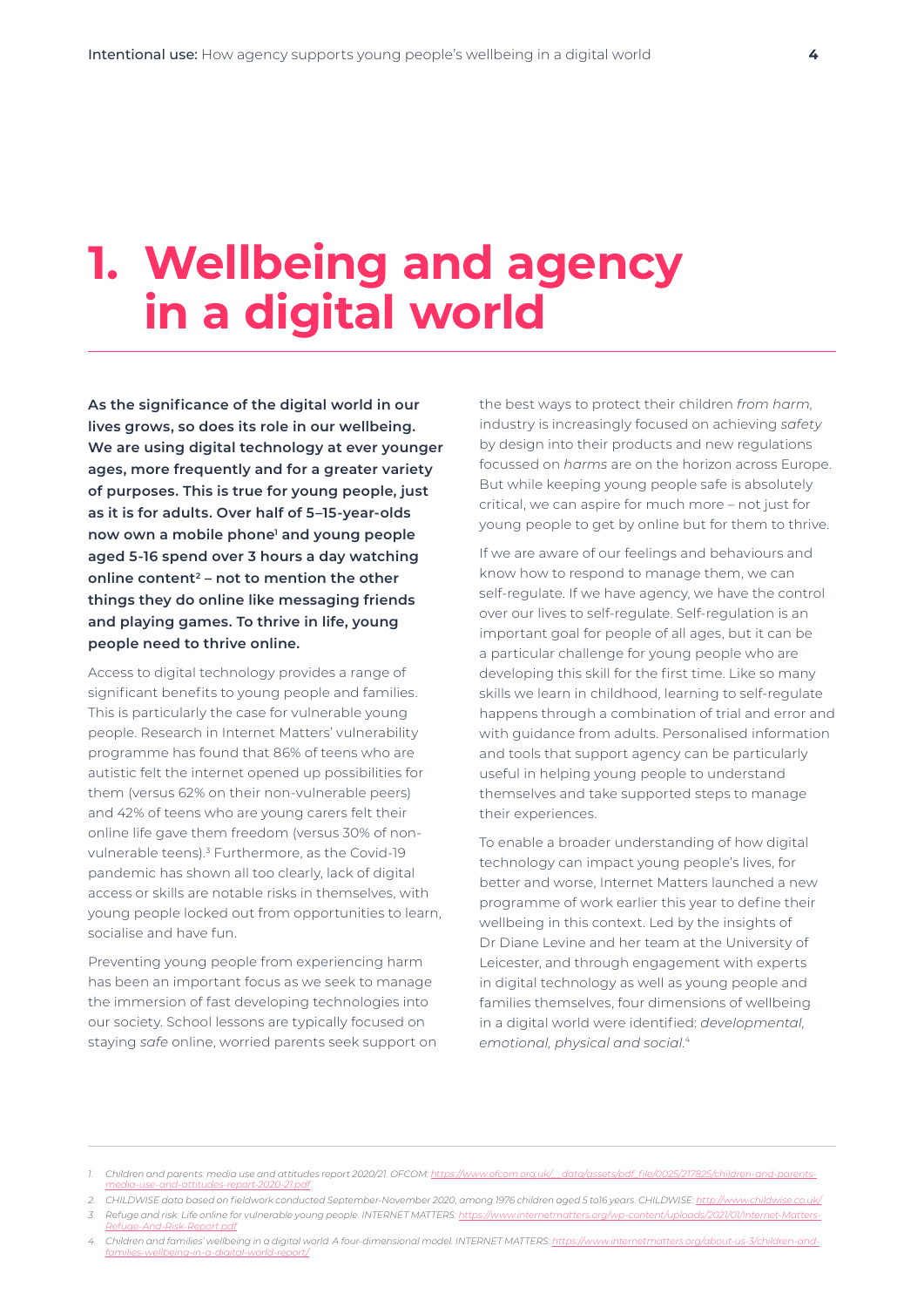The *developmental* dimension speaks directly to the importance of young people having a sense of agency. Experts and families told us that to develop well in a digital world, young people need to be able to have control over their use of digital technology. Being supported to self-regulate, to manage feelings, beliefs and behaviour, and take steps where they see room for improvement, helps young people have a sense of agency. This may involve but, crucially, is not limited to reflecting on the time they spend online. Having agency is about more than simply monitoring screen time. It is also thinking about *what* you are doing with that time and how it is making you feel. By using tools and insights to reflect on how they are spending their time, young people can be empowered to take action and improve their wellbeing.

In addition to defining wellbeing in a digital world, Internet Matters has also begun work to measure it. Our first annual Index Report<sup>5</sup> (a collaboration with Revealing Reality) sets out findings from a survey of one thousand households. The findings suggest that some young people struggle to self-regulate and display agency when online - for example, those who reported spending the most time playing video games scored significantly higher on the negative developmental wellbeing dimension. This was partly due to their feeling of lacking control, linked to spending money in-game or to time spent playing video games impacting other activities or commitments in their lives. Boys were significantly more affected than girls.

Internet Matters wanted to explore the importance of agency for young people's wellbeing in greater detail. Our latest research, spotlighted below, reveals how teens and their parents can be supported by industry with tools and insights to help them reflect on what they are doing and its impact, so they are informed and empowered to take action that can help improve their wellbeing.



Children's wellbeing in a digital world: Index report 2022. INTERNET MATTERS: [https://www.internetmatters.org/resources/childrens-wellbeing-in-a-digital-world](https://www.internetmatters.org/resources/childrens-wellbeing-in-a-digital-world-index-report-2022/)*[index-report-2022/](https://www.internetmatters.org/resources/childrens-wellbeing-in-a-digital-world-index-report-2022/)*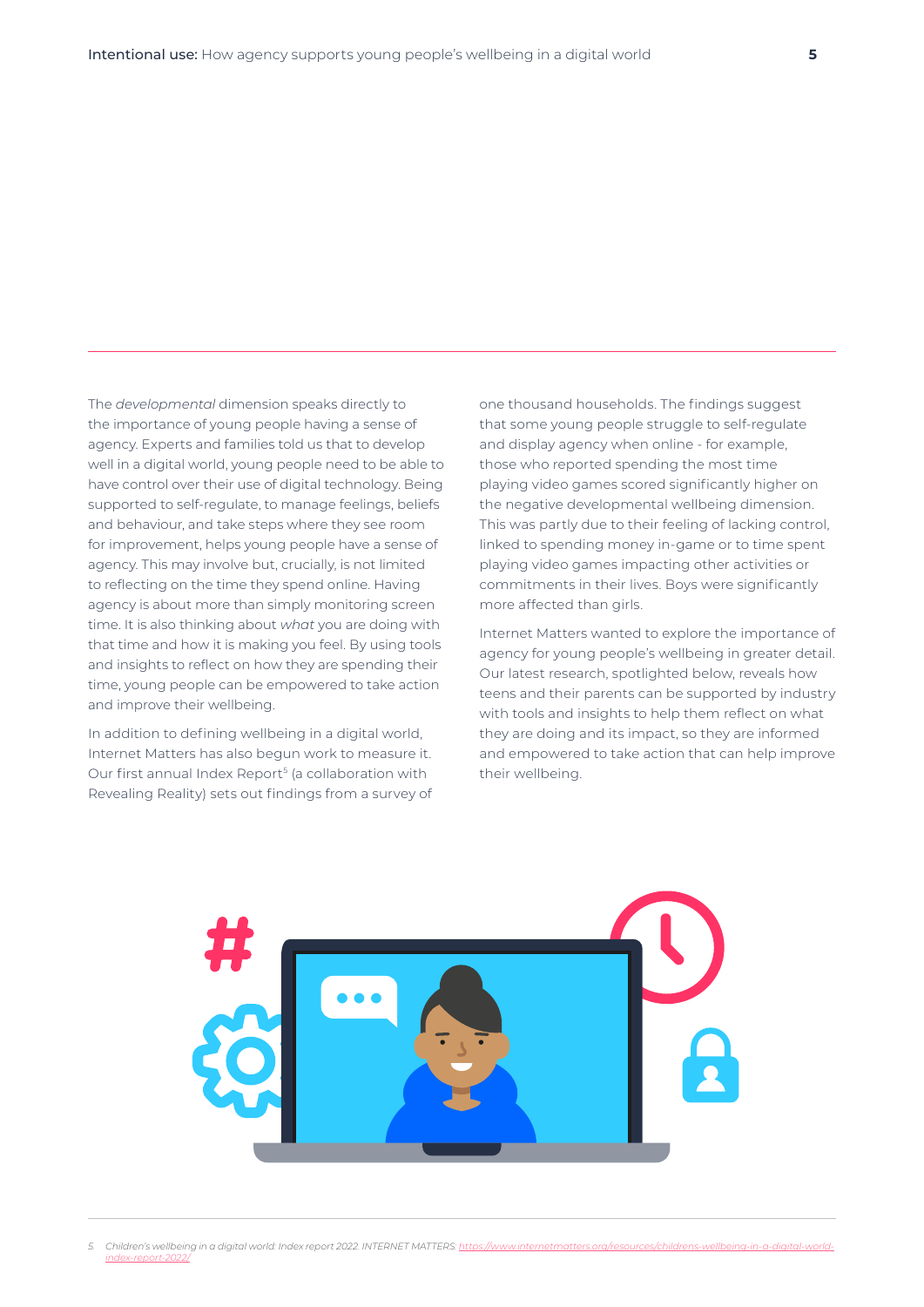### **2. Research spotlight: agency in teen's online lives**

*Family Panels* **is a 2-year research programme coordinated by Internet Matters and TikTok to provide detailed insight into the views teens and their parents from across the UK and Europe hold about varying aspects of their lives online.**

Recently, the programme explored the concept of agency in teens' online lives – focussing on screen time as an example of one area agency can impact. Teens and parents from a range of backgrounds took part, drawn from five countries – UK, Ireland, France, Germany, and Italy. Through online focus groups, early teens (predominantly 13-year-olds) and late teens (predominantly 16-year-olds) shared their views on feeling in control, how they managed their screen time and how this impacted their daily lives.

#### **Agency in teen life**

The research confirmed that agency, understood as feeling in control of one's online behaviours and habits, can directly play a positive role in a teen's wellbeing and that a lack of agency can have a negative impact. Agency is something the teens we spoke to look for constantly, especially when they need to plan their time around studying, friends, family and leisure.

We asked the teens we spoke to for examples of when they do and don't feel in control and how this makes them feel. They told us that having agency makes them feel reassured, calm and relaxed, able to feel self-esteem and autonomy.

#### *"[Agency] makes me feel I'm able to do what I need to do … I like being in control of things" (UK, 13, girl)*

#### *"I feel calmer when I organise my day - I am happier, I am sure I do things. If I don't organise myself, I lose my time." (Italy, 14, boy)*

Lacking agency on the other hand, they told us, can lead to higher stress levels and regret.

*"[It] annoys me when I don't get things done." (Ireland, 13, girl)*

*"I was 20 minutes late for school because I was on my phone … I [felt] really rushed and when I feel rushed, I feel stressed." (UK, 13, boy)*

#### **The role of agency in teens' control over screen time**

When it comes to their mobile phones, it was common for the teens to feel they lacked agency, which they associated with feeling anxious and frustrated, guilty, powerless or weak. When we asked the teens how they managed their screen time and how well that worked, they typically said they relied on self-discipline to manage their screen time and did not implement a specific approach.

#### *"Sometimes I use the reminder alarm, but then I disable it and I forget about it. It's not working for me." (France, 16, girl)*

It's worth noting that lacking control over screen time wasn't only an issue for teens – parents also acknowledged feeling like they used their phones too much and did not have enough in place to manage this behaviour.

Most teens wanted to take responsibility for their screen time themselves, without input from their parents. Only in Italy and Germany did a small group of teens suggest it could be decided between parents and teens, especially if the teen was younger.

*"I should have control over this; it should be my decision how long I allow myself on my phone each day. I will know if I have homework to do or study to do." (Ireland, 13, girl)*

*"For early teens, the parents [should have control], absolutely. [The young person], for those of my age." (Italy, 16, boy)*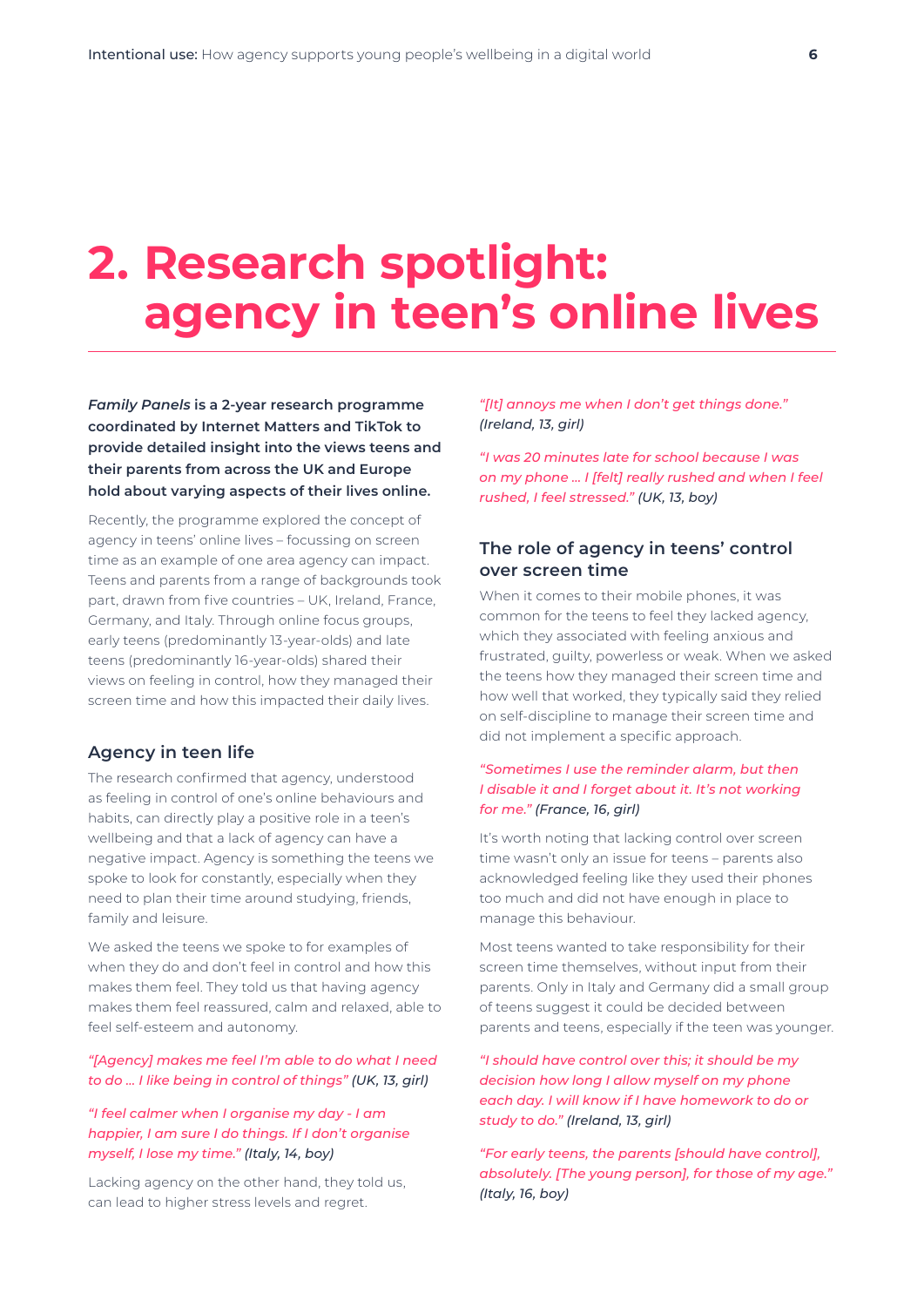#### **Screen time management solutions to support teens**

We asked teens if they used tools and features to manage their time on their mobile phones. Most didn't. For some, this was because they were not aware of the tools available, and others said it was because they did not think to seek a solution when experiencing negative impacts.

Those who said they did use such tools and features described using a variety of tools including phone alarms, screen time reports, relying on parents and developing their own reward systems around device use (i.e. allowing themselves to use their phone when their homework is complete).

#### *"[Screen time management tools] can help people to not get carried away and lose control, and to have better perception of how they are spending the hours in their day." (UK, 16, girl)*

Teens generally accepted they needed help to exercise control in their screen time management. When asked what solutions or improvements could help, teens across all five countries markets centred on three areas:

**1.** *Information* – Having access to more data about their usage would shock some into acting and would give others a more nuanced understanding of their screen time habits.

 *"I find it very interesting to have an overview of the usage time. Especially … how often you open the app [each] day." (Germany, 16, boy)*

**2.** *Flexibility and variation in design* – Having a design which adapts to usage habits without diminishing the user experience was important to teens. They generally enjoy their screen time and, although they want support managing it, they want to have control over it and the flexibility to make changes to suit their circumstances (e.g. more screen time during school holidays, less screen time when they have other demands on their time).

#### *"So you can finish whatever … you're watching and end your session feeling satisfied rather than interrupted." (UK, 14, girl)*

**3.** *Active alerts* – teens were open to a range of solutions including warning times, pop-up messages, silent modes and recorded messages from celebrities or creators.

#### *"I know personally myself I can spend hours [online] and not even realise." (Ireland, 13, girl)*

Teens enjoy social media platforms for socialising with friends, being entertained or learning new activities or skills but recognise that platforms have a role in providing tools and support to help them overcome the negative feelings or experiences linked to lack of agency around its use.

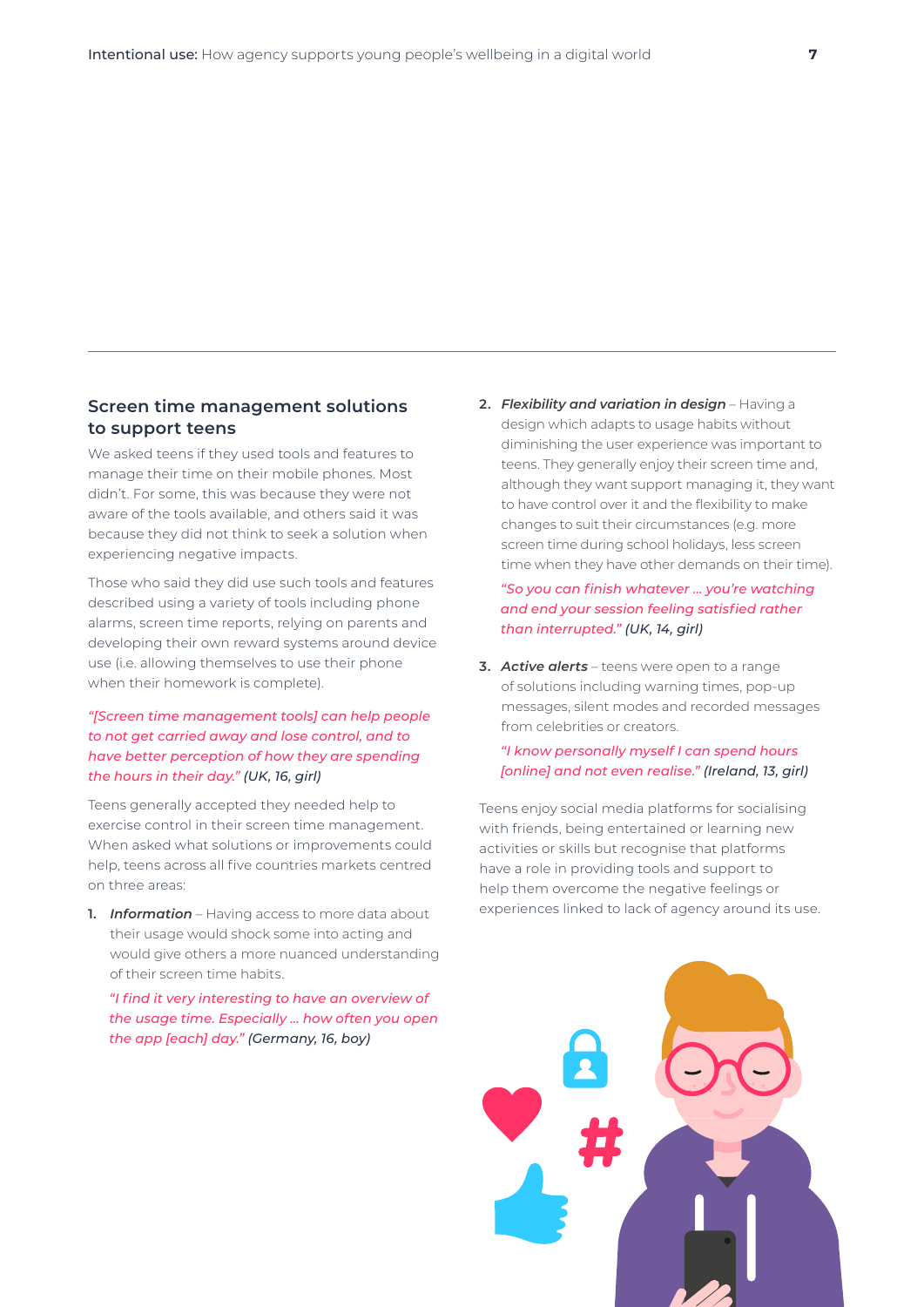## **3. What needs to happen now**

**Listening to the comments of teens and their parents, it is clear that young people who reflect on their online activity and take proactive steps to fine tune their digital habits have a greater sense of agency and therefore improved wellbeing. But this does not mean that they can do so without help.** 

There is a role for governments to set digital standards and facilitate digital literacy skills, for industry to enable safety and agency through design and for parents and carers to provide young people with guidance and support when they need it. All of us have a part to play in supporting young people and families to feel empowered and in control online.

**Government and regulators** can champion wellbeing and agency as well as risk reduction and safety. Across the UK (Online Safety Bill) and Europe (Digital Services Act, NetzDG) there is an endeavour to introduce greater online regulation, but the focus has tended to be on safety and harm reduction rather than wellbeing (although there are notable exceptions, such as the UK's Age Appropriate Design Code, otherwise known as the Children's Code). While keeping young people safe is an important goal, there is a need to balance protecting young people from harm with maintaining their access to the benefits of digital participation, as made clear in General Comment 25 from the UN Committee on the Rights of the Child.<sup>6</sup> When it comes to wellbeing, government and regulators can take action to enhance support for media literacy education in schools and engage with platforms on the tools they can offer 'by design' to help young people have agency and support their wellbeing.

**Industry** can look to the Age Appropriate Design Code and support user agency through service design, with solutions informed by families and new tools that are clearly explained and easily used. In the Family Panels research, the provision of data, statistics and information on device usage was particularly favoured across all markets, liked by teens because it allowed transparency and control over their actions, and by parents because it was easy to understand and information they could discuss with their children.

**Parents and carers** can use available resources to support young people's engagement with technology in a managed way, rather than relying on restricting access. Safety online is incredibly important but requires opportunities to build digital skills and be supported to learn to identify, manage and recover from risk.



*<sup>6.</sup> General comment No. 25 (2021) on children's rights in relation to the digital environment. UN HUMAN RIGHTS COMMITTEE: [https://www.ohchr.org/EN/HRBodies/](https://www.ohchr.org/EN/HRBodies/CRC/Pages/GCChildrensRightsRelationDigitalEnvironment.aspx) [CRC/Pages/GCChildrensRightsRelationDigitalEnvironment.aspx](https://www.ohchr.org/EN/HRBodies/CRC/Pages/GCChildrensRightsRelationDigitalEnvironment.aspx)*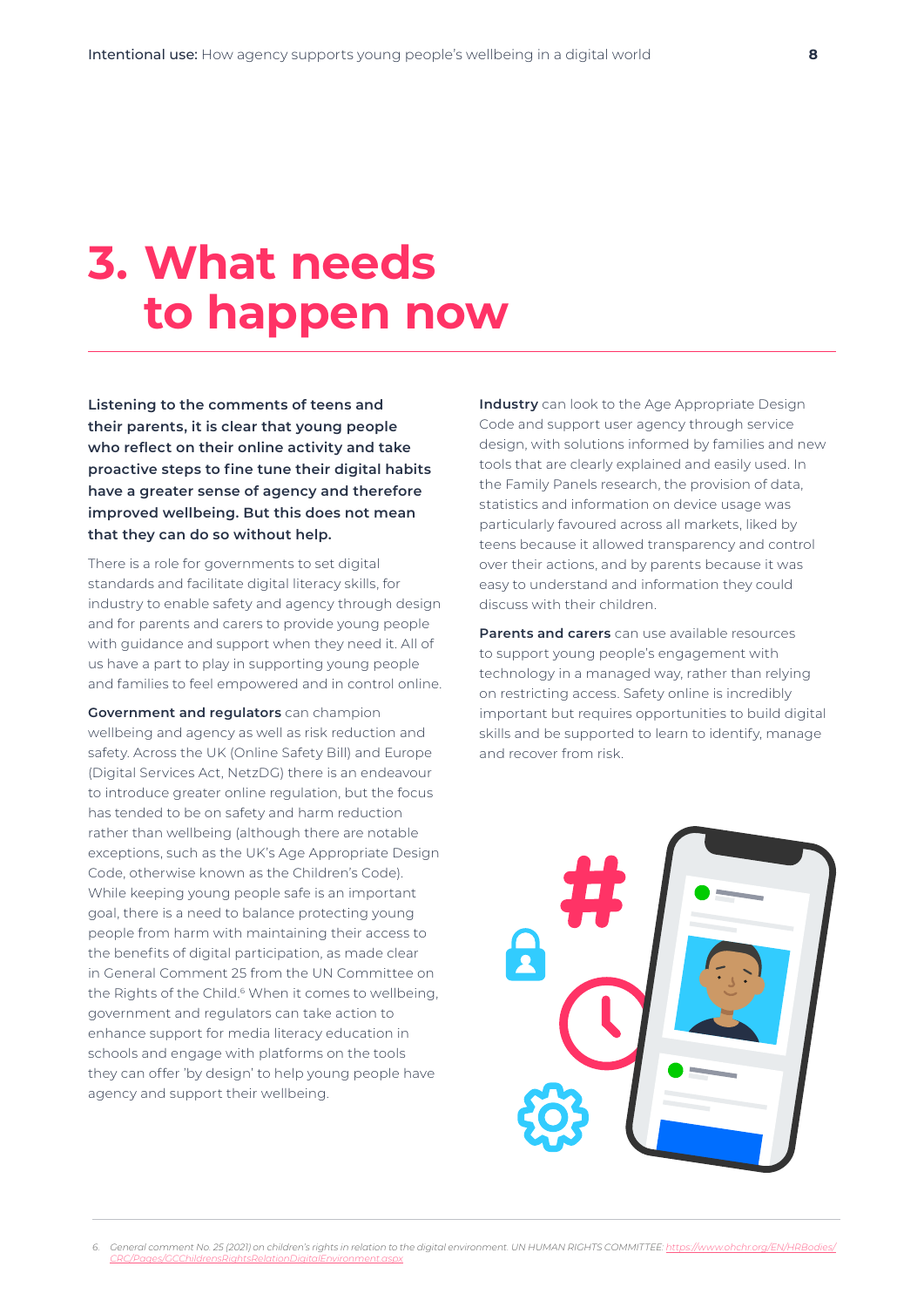### **Feature: 7 Questions for Reflecting on Digital Habits**

**Whether you are a young person just starting to learn how to manage your screen time, a parent looking for new ways to manage your own device usage or a family looking to improve your approach to time spent online together, we can all improve our wellbeing with greater agency over the time we spend using screens.**

The following reflective questions can help us take control and be more intentional in how we use our digital time. These questions can help us be mindful of what we are doing, why we are doing it, what we are happy with and what we want to change.

#### **Before Use**

*What do I want to get out of this time online?*

Do you want to connect with friends? Relax? Be entertained? By thinking about what you hope to get out of something before you start it will be easier to reflect on what is influencing your behaviour and whether the experience worked out as you hoped.

#### *Are there other things I should be doing?*

What do I need to prioritise? What is the best order to do things in? All of us need to balance what we want

to do, with what we need to do – sometimes we're lucky and they are the same thing! This quick check before starting an activity can help make sure it won't negatively impact another part of your day.

#### *Will this activity enhance the rest of my day?*

Could you try out a recipe you saw online for a meal with friends later? Could you create content based on your skills, experiences or interests? Would a friend or family member be interested in being involved in what you're doing? By thinking about how everything in our day might fit together, we make the most of what we do.

#### **During Use**

#### *How am I feeling – at the start, during and at the end?*

Has how I'm feeling changed? Do I feel better or worse? Do I feel how I expected to? What affected how I felt? Taking a moment to consider how you feel before, during and after an activity is a great habit to get into and can help you be mindful of how it is affecting your wellbeing, both positively and negatively.

#### **After Use**

#### *How did I spend my time?*

Did you learn something new? Did you watch something someone else made? Did you create something yourself? Thinking about what we did, and not just how long we did something, can help us understand our motivations and be more conscious about our actions in future.

#### *Did I do what I set out to do?*

Did you have a plan and stick to it? Did you have no plan, and where did that take you? Did you expect to do what you did? What guided your actions? Reflecting in this way can help us understand our behaviour and what can affect us.

#### *Could my experience have been better?*

What went well? What didn't go well? Why? Thinking about what could be done differently next time or what gave you the most joy in an activity can help you shape your next experience for the better!